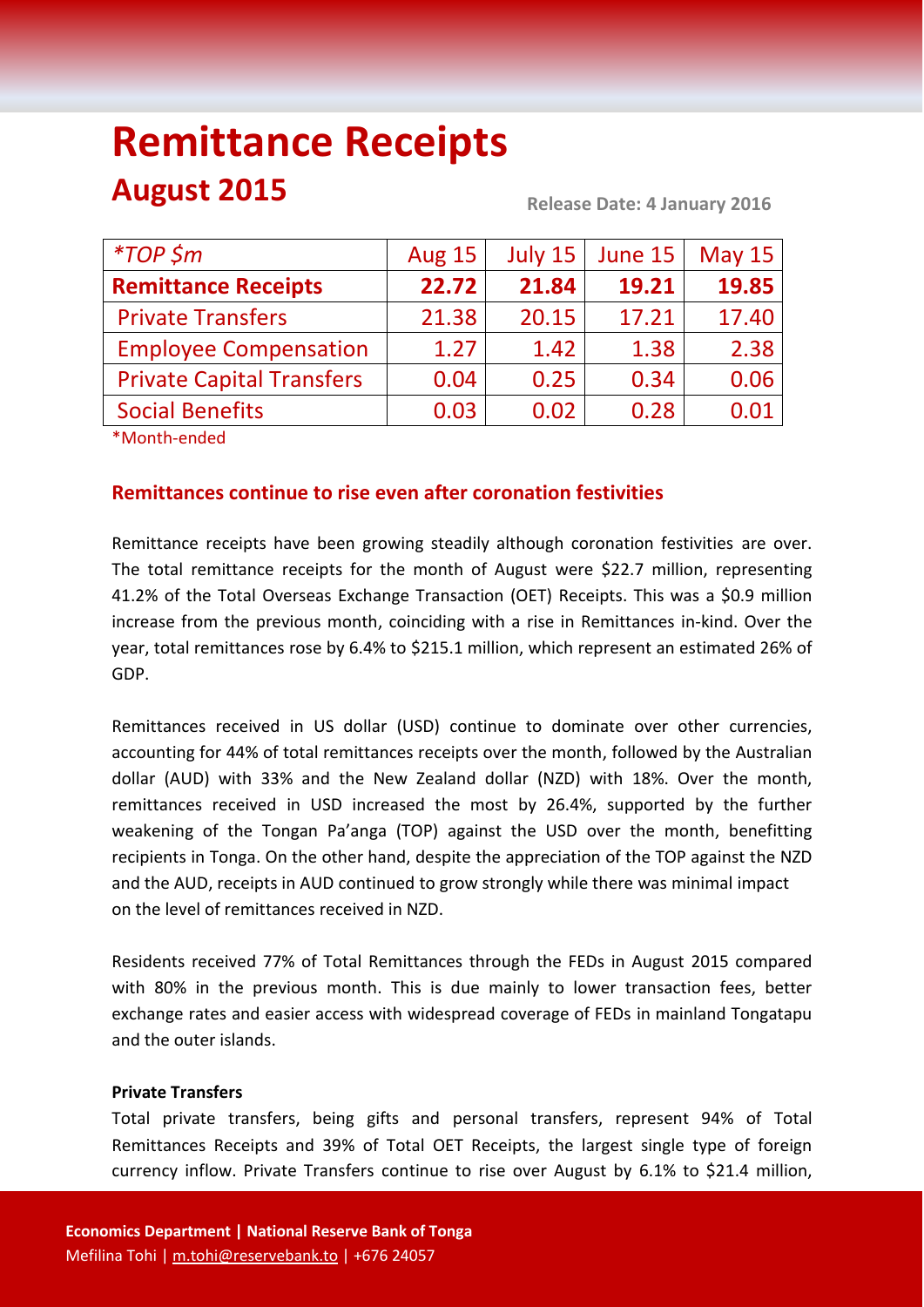which was the main cause for the overall rise in Remittance Receipts for this month, and was \$5.6 million higher than it was in August 2014. This increase over the month is due mainly to a \$1.2 million increase in Remittances in-kind. The majority of transfers were denominated in USD, AUD and NZD.

## **Employee Compensation<sup>1</sup>**

Employee compensation accounts for 5.6% of Total Remittances Receipts. Over August, it fell by 10.9% to \$1.3 million driven by a fall in all currencies except NZD. However, employee compensation was 59.3% more in August 2015 compared to August 2014.

#### **Private Capital Transfers & Social Benefits**

Private grants for capital expenditures, pensions and other social benefits received by individuals accounted for less than a percentage of total remittances receipts. In August, 63% of the Private Capital Transfers were denominated in US Dollar (USD) for funding of private household construction.

## **Outlook**

Remittance receipts are anticipated to slow down in the following months as economic activities return back to its normal pace, after having to cater for the coronation festivities that took place last month. The NRBT will continue to closely monitor these receipts given they are one of the largest inflows for Tonga's economy.

### **Table 1:**

1

| <b>Remittances Receipts</b><br>TOP\$ millions |                    |          |       |                    |           |          |         |  |
|-----------------------------------------------|--------------------|----------|-------|--------------------|-----------|----------|---------|--|
|                                               | <b>Month Ended</b> |          |       | <b>Year Ended</b>  | Shares of |          |         |  |
|                                               | Aug- $15$          | $Jul-15$ |       | $Jun-15$ $M$ ay-15 | Aug- $15$ | $Jul-15$ | totals* |  |
| Total                                         | 22.72              | 21.84    | 19.21 | 19.85              | 215.1     | 208.94   | 100.0   |  |
| Private transfers                             | 21.38              | 20.15    | 17.21 | 17.40              | 197.69    | 192.11   | 91.9    |  |
| Personal transfers                            | 20.10              | 20.03    | 17.05 | 17.27              | 194.46    | 189.99   | 90.4    |  |
| Remittances in-kind                           | 1.28               | 0.12     | 0.17  | 0.13               | 3.23      | 2.12:    | 1.5     |  |
| Compensation of Employees                     | 1.27               | 1.42     | 1.38  | 2.38               | 15.80     | 15.33    | 7.3     |  |
| Private capital transfers                     | 0.04               | 0.25     | 0.34  | 0.06               | 1.14      | 1.10     | 0.5     |  |
| Social benefits                               | 0.03               | 0.02     | 0.28  | 0.01               | 0.44      | 0.41     | 0.2     |  |

Sources: NRBT, Banking System, Foreign Exchange Dealers

 $1$  Employee compensation is the sum of wages and salaries from the Recognised Seasonal Employer (RSE) program and other Tongan residents working short term overseas.